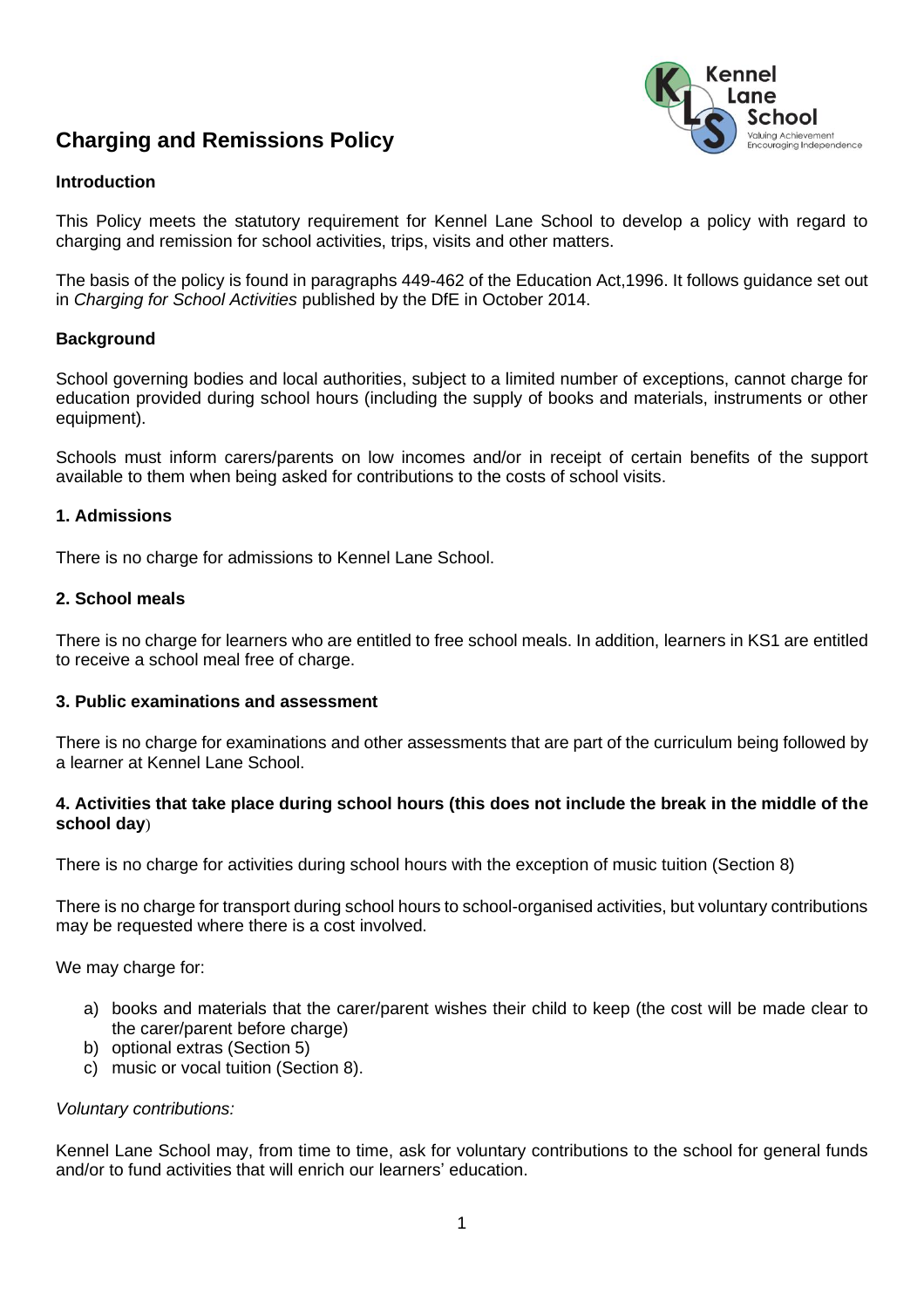In any case where an activity cannot be afforded without voluntary funding, this will be made clear to the carers/parents by the school. If the school cancels the activity, all monies paid will be returned to carers/parents.

There is no obligation for a carer/parent to make any contribution and the school will not pressure carers/parents to make a contribution.

# **5. Activities that take place outside of school hours (non-residential)**

There is no charge for activities that take place outside of school hours when they are part of the Kennel Lane School curriculum.

# *Optional extras:*

The school may charge for optional extras. Optional extras are:

- a) education provided outside of school time that is not part of the Kennel Lane School curriculum
- b) transport that is not taking the learner to school or to other premises where the local authority or governing body has arranged for the learner to be provided with education.
- c) board and lodging for a learner on a residential visit
- d) education, including school trips, provided outside of school time.

# *The cost of optional extras:*

The Headteacher will decide when it is necessary to charge for optional activities.

Any charge made in respect of an individual learner will not exceed the actual cost of providing the optional extra activity, divided equally by the number of learners participating. In no circumstances will there be an element of subsidy required for any learners wishing to participate in the activity whose carers/parents are unwilling or unable to pay the full charge. These charges may not apply to those learners entitled to remissions, but no other learners will be charged extra to cover those costs (Section 12).

When calculating the cost of optional extras an amount may be included in relation to:

- a) any materials, books, instruments, or equipment provided in connection with the optional extra
- b) non-teaching staff
- c) teaching staff engaged under contracts for services purely to provide an optional extra, including supply teachers engaged specifically to provide the optional extra
- d) the cost, or a proportion of the costs, for teaching staff employed to provide tuition in playing a musical instrument, where the tuition is an optional extra.

Participation in any optional extra activity will be on the basis of carer/parental choice and a willingness to pay the charges. The school will need to have the agreement of carers/parents before organising the provision of an optional extra where charges will be made. The school is able to provide support available for those who require additional financial assistance.

## **6. Activities that take place partly during school hours either on or off site**

Where the majority of a non-residential activity takes place during school hours the charging of the activity will be the same as is outlined in Section 4.

Travelling time is included in time spent on activity.

In cases where the majority of a non-residential activity takes place outside of school hours the charge cannot include the cost of alternative provision for those learners who do not wish to participate. So no charge can be made for supply teachers to cover for those teachers who are absent from school accompanying learners on a visit.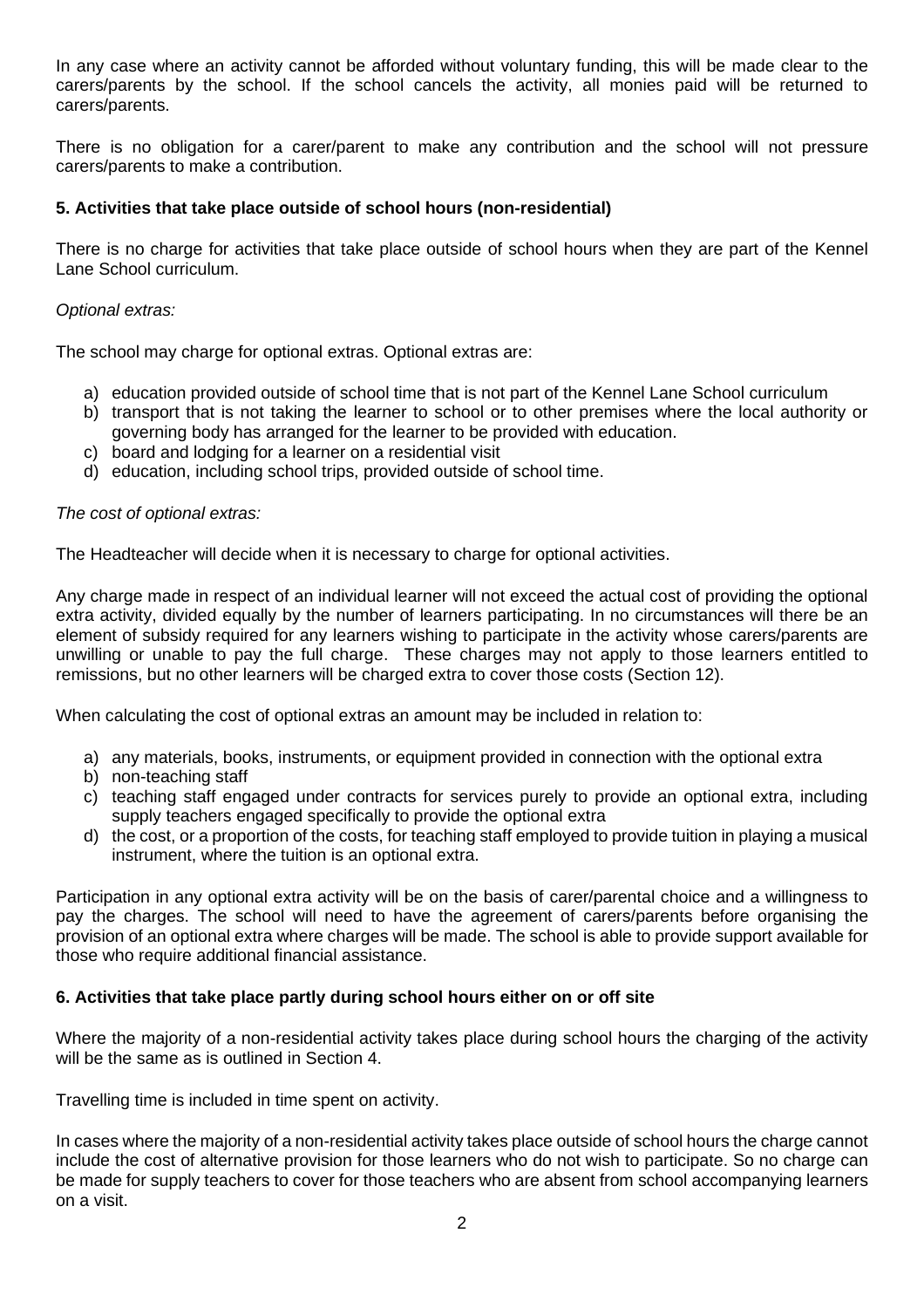In this case the charging of the activity will be the same as is outlined in Section 5.

# **7. Residential activities**

Kennel Lane School will not charge for:

- a) supply teachers to cover for those teachers who are absent from school accompanying learners on a residential visit
- b) travel costs where the residential activity is classed as being within school hours
- c) residential activities that take place during school hours.

Kennel Lane School may charge for:

Board and lodging: When any visit has been organised by the school where there may be a cost for board and lodging, carers/parents will be informed of this before the visit takes place. We will charge anything up to the full cost of board and lodging on residential visits, whether it is classified as taking place during school hours or not. The charge will not exceed the actual cost. Carers/parents who can demonstrate that they are in receipt of certain benefits may be exempt from paying this cost (see Section 11 for more guidance on remissions.)

Travel: Travel charges may apply when the residential activity takes place outside of school hours. The amount charged will be calculated to cover the unit cost per learner. These charges may not apply to those learners entitled to remissions, but no other learners will be charged extra to cover those costs.

Activities: The school may charge for residential activities that fall outside of school hours (Section 5).

## **8. Music tuition within school hours**

Kennel Lane School follows government legislation that states that all education provided during school hours must be free; however, music lessons are an exception to this rule.

Charges will be made if the teaching is not an essential part of the Kennel Lane School curriculum.

The school may charge for teaching requested by carers/parents and delivered by specialist tutors given to either an individual learner or groups of any appropriate size (provided that the size of the group is based on sound pedagogical principles) to play a musical instrument or to sing. The cost of these lessons may depend on the size and duration of the class as well as the type of instrument.

The school will not charge if the music tuition is part of the National Curriculum or public examination syllabus being followed by the learner. This includes instruments, music books and exam fees.

A charge may be made to learners borrowing and taking out of the school site instruments owned by the school to cover replacement costs if required.

# **9. Extended services**

Kennel Lane School is dedicated to providing a well-rounded and extensive education for our learners, which includes a wide range of extra-curricular activities. These may provide:

- a) high-quality learning opportunities either side of the school day
- b) ways of increasing learner engagement
- c) ways of improving outcomes and narrowing gaps in outcomes between different groups of learners.

If a charge is made, the total charge will not exceed the cost of providing the activity and no carer/parent will be asked to subsidise others.